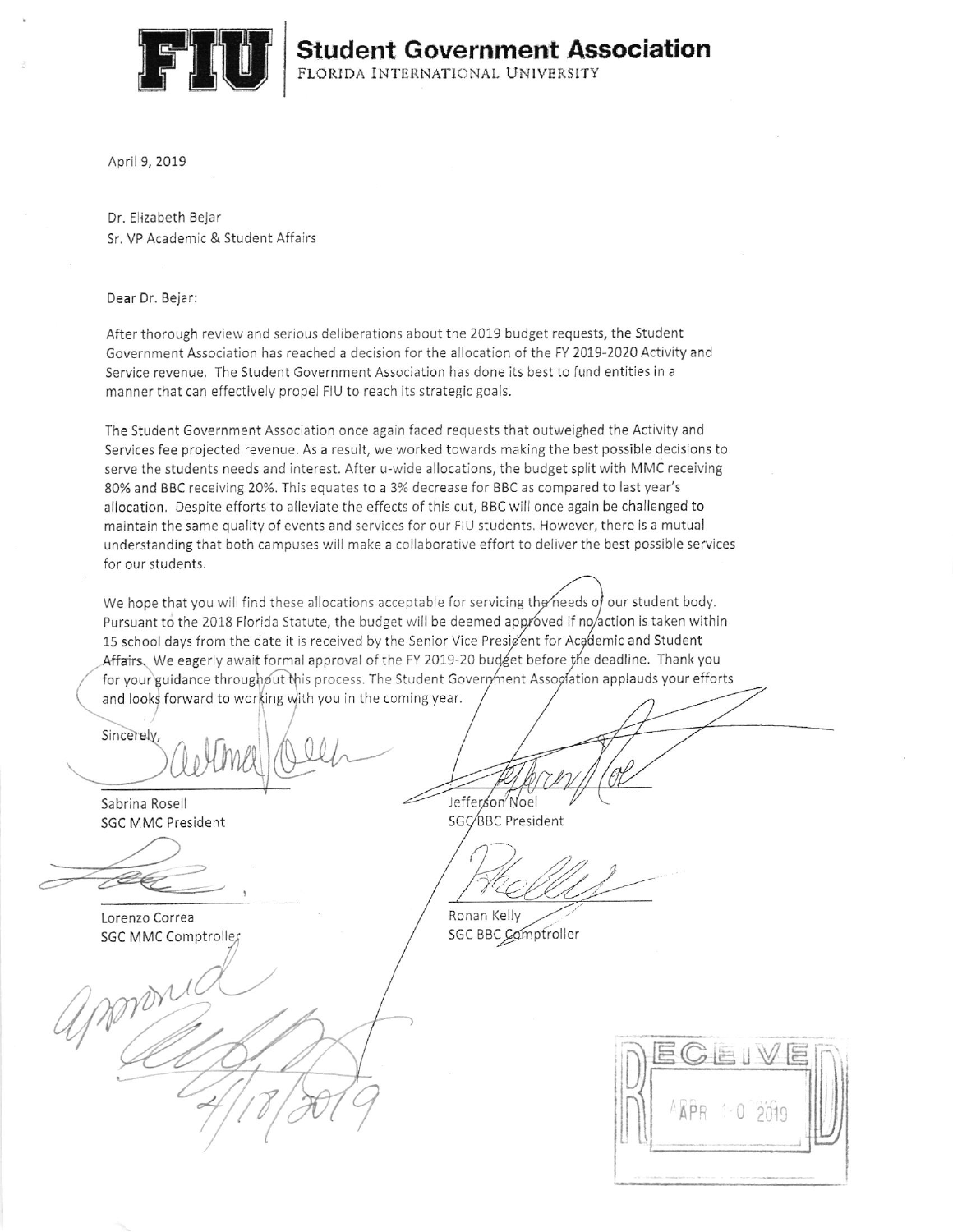## FLORIDA INTERNATIONAL UNIVERSITY **Student Government Association** FY 2019-2020 A&S Fee Allocation

SGA Budget Approved by Senate 4-1-2019

| REVENUE SOURCES                                                    |            |            |
|--------------------------------------------------------------------|------------|------------|
| Projected A&S Fee Revenue (after \$48,539 prior year adjustment)   | 20,735,061 |            |
| <b>GRAND TOTAL - REVENUE SOURCES</b>                               |            | 20,735,061 |
|                                                                    |            |            |
| <b>USES OF REVENUE</b>                                             |            |            |
| Dual Enrollment Waivers                                            |            | 649,450    |
| Bad Debt - 0.85%                                                   |            | 176,248    |
| Subtotal of A&S Projected Fee Revenue                              | 19,909,363 |            |
|                                                                    |            |            |
| ACB Commitment - 0.5% (from subtotal of A&S Projected Fee Revenue) |            | 99,547     |
|                                                                    |            |            |
| Fixed Expenses - PAYROLL SALARIES ADMIN AND STAFF                  |            | 4,043,883  |
|                                                                    |            |            |
| STUDENT GOVERNMENT ASSOCIATION - UNIVERSITY WIDE                   |            |            |
| OPERATING EXPENSES                                                 | 3,128,884  |            |
| STUDENT & RECREATION CENTERS                                       | 9,140,376  |            |
| Total University Wide                                              |            | 12,269,260 |
| STUDENT GOVERNMENT COUNCIL - MODESTO MAIDIQUE CAMPUS               |            |            |
| OPERATING EXPENSES                                                 | 2,797,339  |            |
| Total Modesto Maidique Campus                                      |            | 2,797,339  |
|                                                                    |            |            |
| STUDENT GOVERNMENT COUNCIL - BISCAYNE BAY & FIU @ I-75             |            |            |
| OPERATING EXPENSES                                                 | 699,334    |            |
| Total Biscayne Bay & Broward Campuses                              |            | 699,334    |
|                                                                    |            |            |
|                                                                    |            |            |

## **GRAND TOTAL - USES OF REVENUE**

 $\overline{a}$ 

| Balance after University Wide Allocation    | 3,496,673 |
|---------------------------------------------|-----------|
| Modesto Maidique Campus Allocation          | 2,797,339 |
| Biscayne Bay Campus & FIU @ I-75 Allocation | 699,334   |

20,735,061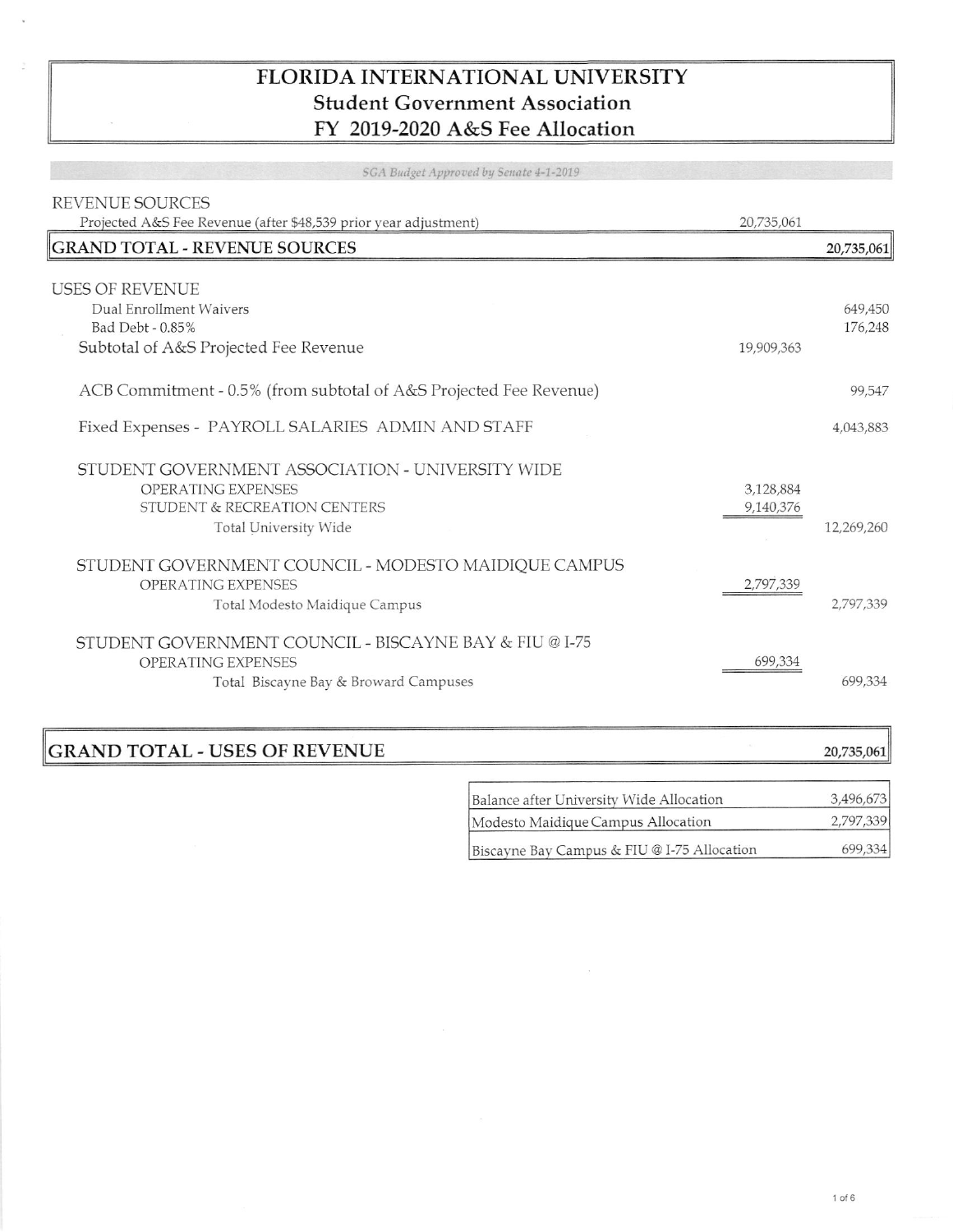# STUDENT GOVERNMENT ASSOCIATION - UNIVERSITY WIDE

### OPERATING EXPENSES:

|                                                        |           | Special<br>Projects | Online         | Main              | Total<br>Allocation |  |
|--------------------------------------------------------|-----------|---------------------|----------------|-------------------|---------------------|--|
| Academic and Career Success                            |           |                     |                | $\Omega$          | $\Omega$            |  |
| AVP - IT and Finance                                   |           |                     |                | 112,893           | 112,893             |  |
| AVP - IT Online                                        |           |                     |                | $\theta$          | $\theta$            |  |
| AVP - Online Student Outreach                          |           |                     |                | $\Omega$          | $\overline{0}$      |  |
| Black Student Union (1)                                |           |                     | $\overline{0}$ | 150,000           | 150,000             |  |
| <b>BMI</b> Music License                               |           |                     |                | 37,980            | 37,980              |  |
| Career and Talent Development                          |           |                     |                | 535,000           | 535,000             |  |
| Center for Leadership & Service -CLS (2) - Base Budget |           | 14,269              | $\theta$       | 260,000           | 274,269             |  |
| CLS - Alternative Breaks, Roarthon and Relay for Life  |           |                     |                | 92,589            | 92,589              |  |
| Convocation                                            |           |                     |                | 52,000            | 52,000              |  |
| Engage Platform                                        |           |                     |                | 57,920            | 57,920              |  |
| FIU in DC                                              |           |                     |                | 36,187            | 36,187              |  |
| FIU Online                                             |           |                     | 145,000        | $\overline{0}$    | 145,000             |  |
| Homecoming                                             |           |                     | 6,330          | 501,283           | 507,613             |  |
| International Student and Scholar Services             |           |                     |                |                   |                     |  |
| MPAS and LGBTQA Initiatives                            |           |                     | $\theta$       | 18,505            | 18,505              |  |
|                                                        |           |                     |                | 123,108           | 123,108             |  |
| Orientation and Family Programs                        |           |                     | 32,816         | 200,000           | 232,816             |  |
| Outstanding Student Life Awards                        |           |                     |                | 18,885            | 18,885              |  |
| Panther Luau                                           |           |                     |                | 12,000            | 12,000              |  |
| Panther Power                                          |           |                     |                | 33,000            | 33,000              |  |
| Room Rental University Wide                            |           |                     |                | 200,000           | 200,000             |  |
| Student Affairs Graduate Association (SAGA)            |           |                     | 2,110          | 5,157             | 7,267               |  |
| Student Ambassadors                                    |           |                     |                | 34,000            | 34,000              |  |
| Student Conduct & Conflict Resolution                  |           |                     |                | 16,367            | 16,367              |  |
| Student Media                                          |           |                     |                | 265,000           | 265,000             |  |
| Student Tailgate                                       |           |                     |                | 15,000            | 15,000              |  |
| University Wide Leadership                             |           |                     |                | 39,879            | 39,879              |  |
| Veterans and Military Affairs                          |           |                     |                | 35,606            | 35,606              |  |
| Women's Center - Base Budget                           |           |                     |                | 76,000            | 76,000              |  |
| SUBTOTAL OPERATING EXPENSES                            |           | 14,269              |                | 186,256 2,928,359 | 3,128,884           |  |
| $\overline{v}$                                         |           |                     |                |                   |                     |  |
| STUDENT CENTERS:                                       |           |                     |                |                   |                     |  |
| Graham University Center - Base Budget                 | 2,982,892 |                     |                |                   |                     |  |
| Wolfe University Center - Base Budget                  | 1,900,881 |                     |                |                   |                     |  |
| <b>Total Student Centers:</b>                          |           |                     |                | 4,883,773         |                     |  |
| RECREATION CENTERS:                                    |           |                     |                |                   |                     |  |
| Wellness and Recreation Center MMC - Base Budget       | 3,141,710 |                     |                |                   |                     |  |
| Wellness and Recreation Center MMC - Online            | 24,053    |                     |                |                   |                     |  |
| Wellness and Recreation Center BBC - Base Budget       | 1,090,840 |                     |                |                   |                     |  |
|                                                        |           |                     |                |                   |                     |  |
| Total Recreational Centers:                            |           |                     |                | 4,256,603         |                     |  |
| TOTAL STUDENT AND RECREATION CENTERS                   |           |                     |                |                   | 9,140,376           |  |
| TOTAL - STUDENT GOVERNMENT UNIVERSITY WIDE             |           |                     |                |                   |                     |  |

 $2$  of  $6$